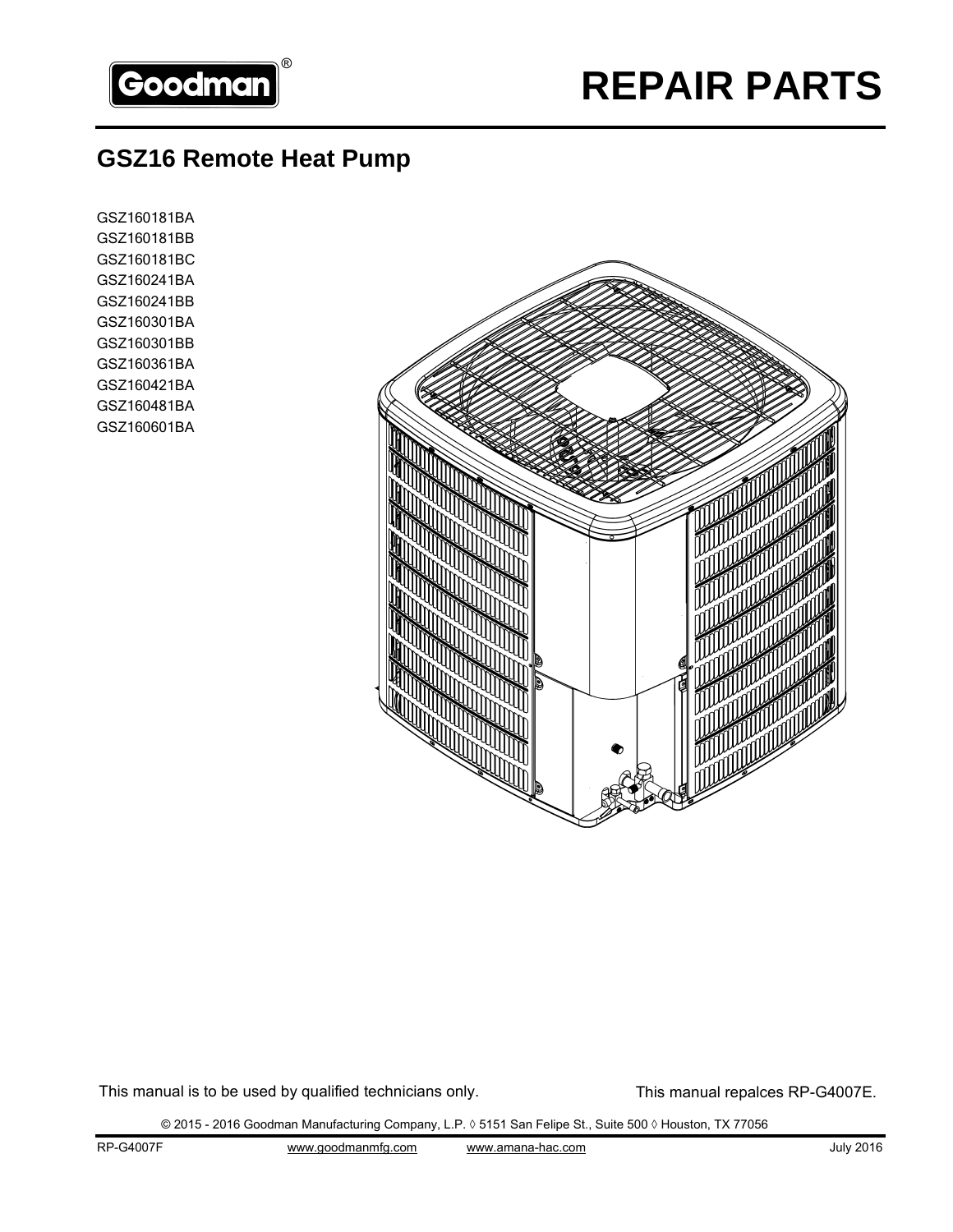## **Index**

| <b>Functional Parts List</b> |       |
|------------------------------|-------|
| Illustration and Parts       | 4 - 9 |

*Views shown are for parts illustrations only, not servicing procedures*

### **Text Codes:**

AR - As Required NA - Not Available NS - Not Shown 00000000 - See Note QTY - Quantity Example (QTY 3) (If Quantity not shown, Quantity = 1) M - Model Example (M1) (If M Code not shown, then part is used on all Models)

#### **Expanded Model Nomenclature:**

 Example M1 - Model#1 M2 - Model#2 M3 - Model#3

Goodman Manufacturing Company, L.P. is not responsible for personal injury or property damage resulting from improper service. Review all service information before beginning repairs.

Warranty service must be performed by an authorized technician, using authorized factory parts. If service is required after the warranty expires, Goodman Manufacturing Company, L.P. also recommends contacting an authorized technician and using authorized factory parts.

Goodman Manufacturing Company, L.P. reserves the right to discontinue, or change at any time, specifications or designs without notice or without incurring obligations.

For assistance within the U.S.A. contact: Homeowner Support Goodman Manufacturing Company, L.P. 19001 Kermier Road Waller, Texas 77484 877-254-4729-Telephone 713-863-2382-Facsimile

International Division International Division<br>Goodman Manufacturing Company, L.P. 19001 Kermier Road Waller, Texas 77484 713-861-2500-Telephone 713-863-2382-Facsimile For assistance outside the U.S.A. contact: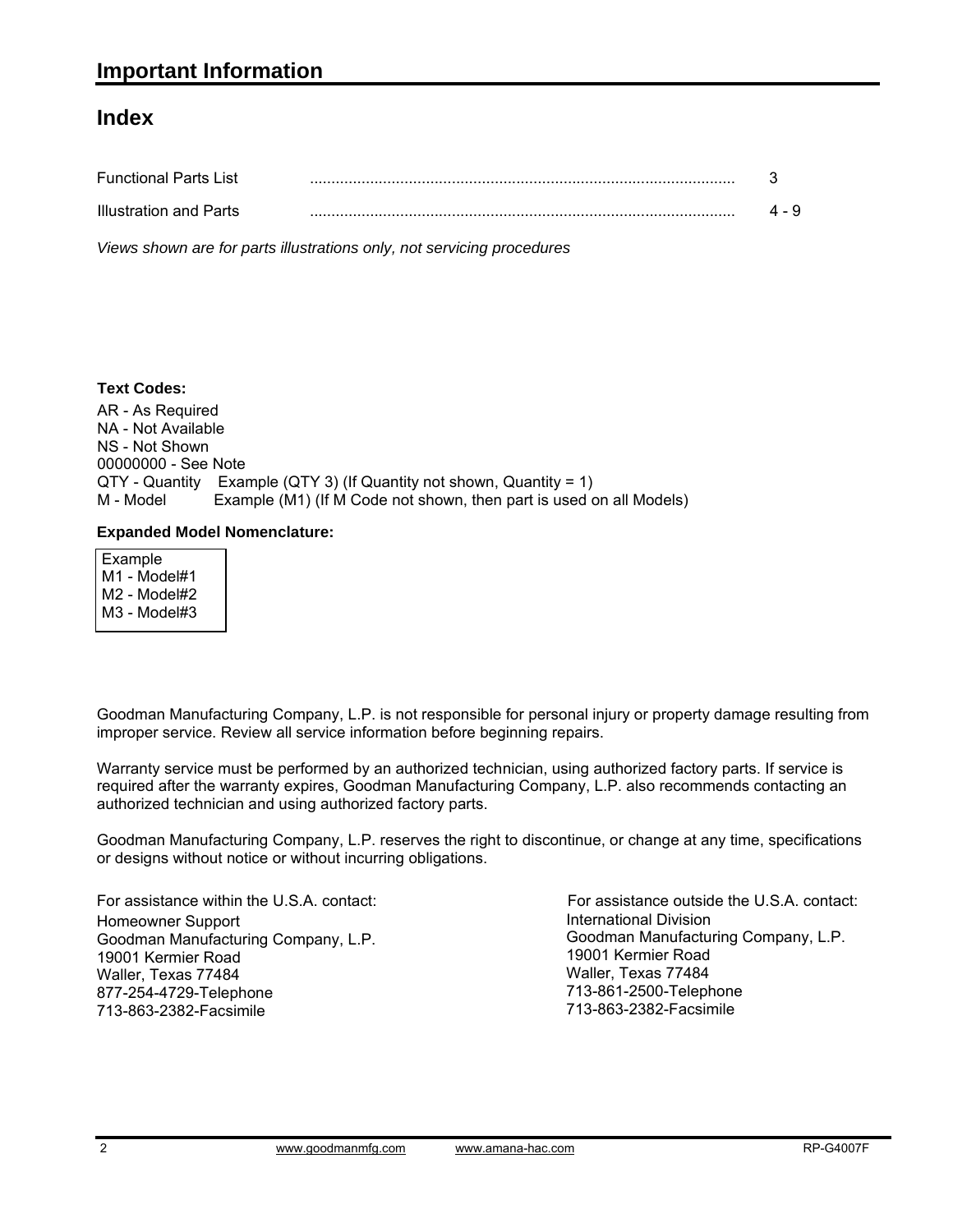## **Functional Parts**

PCBDM133 DEFROST CONTROL BOARD

M11) 0131M00753 MOTOR, 1/6HP, 1SP, 8PL, AL (M3)

11046711 THERMOSTAT DISC (M11) 0151R00121 VALVE, TXV R410A (M1, M2, M3) 0151R00126 VALVE, TXV R-410A (M10) 0151R00125 VALVE, TXV R-410A (M9) 0151R00124 VALVE, TXV R-410A (M6, M7) 0151R00127 VALVE, TXV R-410A (M11) 0151R00123 VALVE, TXV R-410A (M8) 0151R00122 VALVE, TXV R-410A (M4, M5)

10135604 RELAY (M11)

B1225022 SOLENOID COIL

0130M00106 DISC THERMOSTAT(CRNKCS HTR SW) B1086750 FAN BLADE 22", 3 BLADE, 24º (M9)

10625738 FAN BLADE 26" ALUM CCW (M4, M5, M6, M7, M8, M10, M11) B1086764 FAN BLADE TYPE 2 (M1, M2, M3)

0163R00006 HEATER, CRANKCASE 230V, 40W (M1, M2, M3, M4, M5, M6, M7, M8) 0163R00007 HEATER, CRANKCASE 230V, 40W (M9, M10,

0151R00071 REVERSING VALVE (M8, M9, M10, M11) 0151R00069 REVERSING VALVE (M1, M2, M3) 0151R00068 REVERSING VALVE (M4, M5, M6, M7)

| Part |  |
|------|--|
| הוא  |  |

| ı aı u         |                                                               |                                    |                  |
|----------------|---------------------------------------------------------------|------------------------------------|------------------|
| No:            | <b>Description:</b>                                           |                                    |                  |
|                |                                                               | <b>SPECIAL PARTS</b>               |                  |
| 0151R00079     | BASE VALVE 3/4" (M1, M2, M3, M4, M5, M6,                      | 0161R00024                         | <b>GRILL CAP</b> |
| 0151R00078     | M7)<br><b>BASE VALVE 3/8"</b>                                 | 0161R00009P                        | NAMEPLATE        |
| 0151R00080     | BASE VALVE 7/8" (M8, M9, M10, M11)                            | <b>Expanded Model Nomenclature</b> |                  |
| CAP050300440CS | CAP, 5/30MFD/440V/DUAL RD (M1, M2, M3)                        | M1 - GSZ160181BA                   |                  |
| CAP050350440CS | CAPACITOR 5/35/440V (M4, M5, M6, M7)                          | M2 - GSZ160181BB                   |                  |
| CAP050400440CT | CAPACITOR 5/40/440V/DUAL RD (M11)                             |                                    |                  |
|                |                                                               | M3 - GSZ160181BC                   |                  |
| CAP050450440CT | CAPACITOR 5/45/440V/DUAL RD (M8, M9,<br>M <sub>10</sub> )     | M4 - GSZ160241BA                   |                  |
| ZP14K6EPFV130  | COMP, 14,000,208/230/60/1 (M1, M2, M3)                        | M5 - GSZ160241BB                   |                  |
| ZP20K6EPFV130  | COMP, 20,000,208/230/60/1 (M4, M5)                            | M6 - GSZ160301BA                   |                  |
| ZP29K6EPFV130  | COMP, 29,000,208/230/60/1 (M8)                                | M7 - GSZ160301BB                   |                  |
| ZP34K6EPFV130  | COMP, 46500, 208/230/60/1 (M9)                                | M8 - GSZ160361BA                   |                  |
| ZP25K6EPFV130  | COMP,34200,208/230/60/1 (M6, M7)                              | M9 - GSZ160421BA                   |                  |
| ZP39K5EPFV130  | COMPRESSOR 39000, 208/230/60/1 (M10)                          | M10 - GSZ160481BA                  |                  |
| ZPS49K5EPFV130 | COMPRESSOR 49100, 208/230/60/1 (M11)                          |                                    |                  |
| 20468101       | COMPRESSOR SOLENOID CABLE (M11)                               | M11 - GSZ160601BA                  |                  |
| 0131M00018P    | COND MOTOR 1/4 HP, 1 SP, 6 PL (M9)                            |                                    |                  |
| 0131M00061     | COND MOTOR 1/4 HP, 1 SP, 8 PL (M4, M6,<br>M8, M10)            |                                    |                  |
| 0131M00060     | COND MOTOR 1/6 HP, 1 SP, 8 PL (M1, M2)                        |                                    |                  |
| 0131M00038     | COND MOTOR 1/6 HP, 2 SP, 8 PL (M11)                           |                                    |                  |
| 0131M00754     | COND MOTOR, PSC, 1/6HP, 8PL (M5, M7)                          |                                    |                  |
| CONT1P025024V  | CONTACTOR 25 AMP, 1P, 24V (M1, M2, M3,<br>M4, M5, M6, M7, M8) |                                    |                  |
| CONT1P030024V  | CONTACTOR 30 AMP, 1P, 24V (M9, M10)                           |                                    |                  |
| CONT2P040024V  | CONTACTOR 40 AMP, 2P, 24V (M11)                               |                                    |                  |
| 0130M00250     | CONTROL, DEFROST                                              |                                    |                  |
| 0130M00089     | <b>CUT-OUT SWITCH, HIGH PRESSURE</b>                          |                                    |                  |
| 0130M00088     | CUT-OUT SWITCH, LOW PRESSURE                                  |                                    |                  |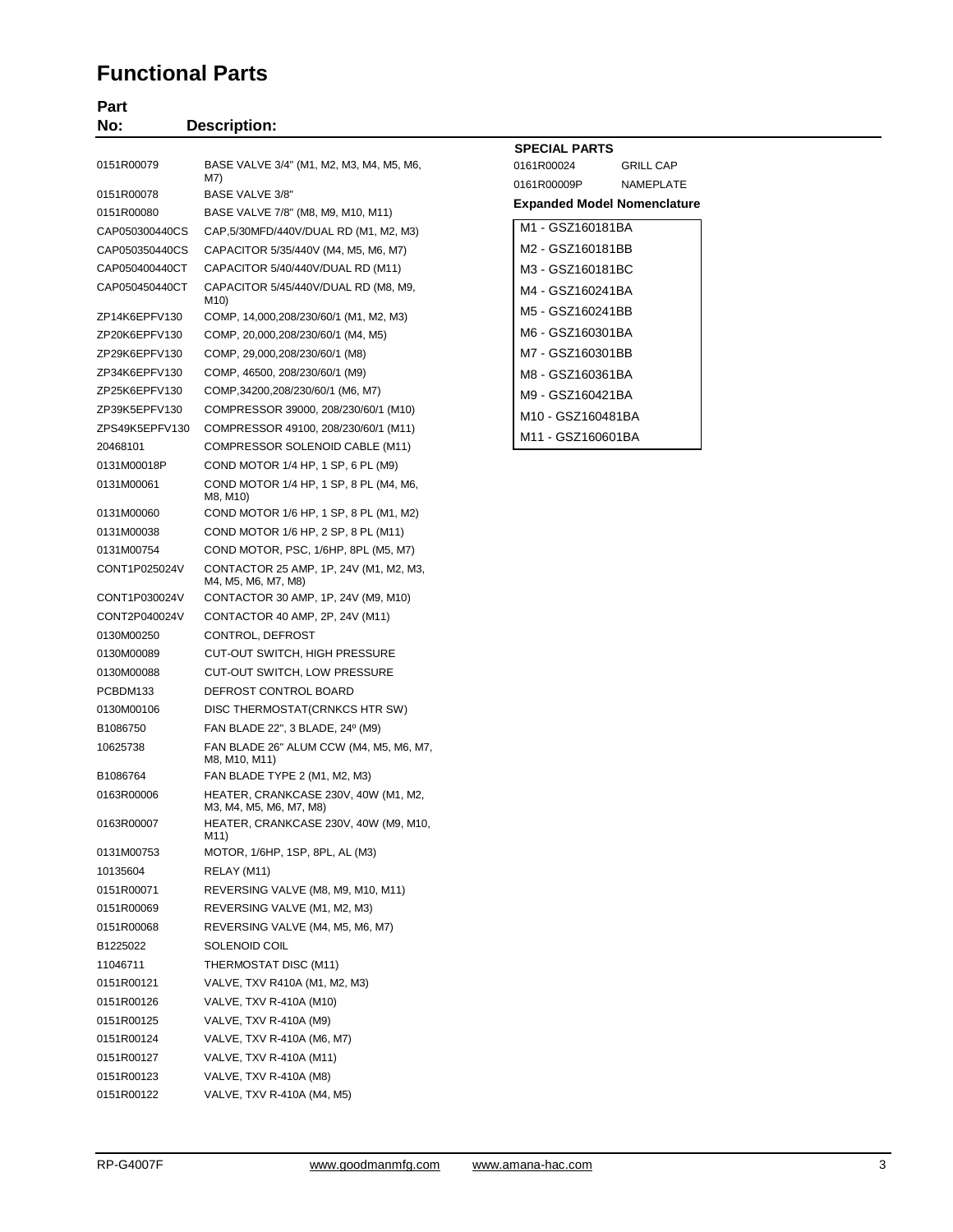# **Control Cover / Control Box**







4 www.goodmanmfg.com www.amana-hac.com RP-G4007F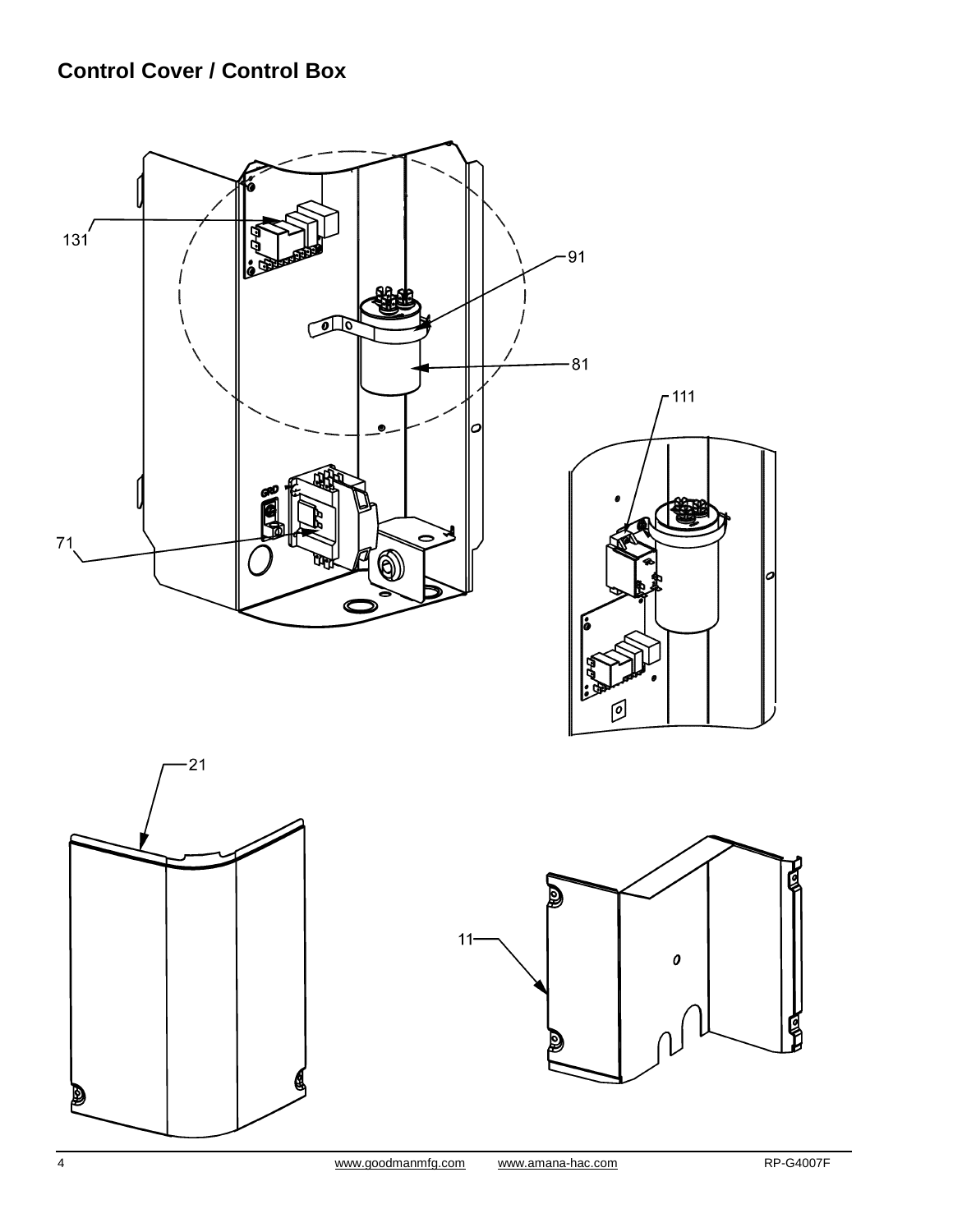## **Control Cover / Control Box**

|           | <b>Ref. Part</b>                   |                                                                          | <b>Ref. Part</b> |              |  |
|-----------|------------------------------------|--------------------------------------------------------------------------|------------------|--------------|--|
|           | No: No:                            | Description:                                                             | No: No:          | Description: |  |
| Image 1:  |                                    |                                                                          |                  |              |  |
| 11<br>11  | 0121R00154PDG<br>0121R00328PDG     | PANEL, LOWER ACCESS PNT (M1, M2, M3, M9)<br>PANEL, LOWER ACCESS PNT (M8) |                  |              |  |
| 11        | 0121R00625PDG                      | PANEL, LOWER ACCESS PNT (M4, M5, M6, M7,<br>M10)                         |                  |              |  |
| 11        | 0121R00662PDG                      | PANEL, LOWER ACCESS PNT (M11)                                            |                  |              |  |
| 21        | 0121R00053PDG                      | CONTROL COVER (M1, M2, M3, M4, M5, M6, M7,<br>M8, M9, M10)               |                  |              |  |
| 21        | 0121R00054PDG                      | CONTROL COVER (M11)                                                      |                  |              |  |
| 71        | CONT1P025024V                      | CONTACTOR 25 AMP, 1P, 24V (M1, M2, M3, M4,<br>M5, M6, M7, M8)            |                  |              |  |
| 71        | CONT1P030024V                      | CONTACTOR 30 AMP, 1P, 24V (M9, M10)                                      |                  |              |  |
| 71        | CONT2P040024V                      | CONTACTOR 40 AMP, 2P, 24V (M11)                                          |                  |              |  |
| 81        | CAP050300440CS                     | CAP, 5/30MFD/440V/DUAL RD (M1, M2, M3)                                   |                  |              |  |
| 81        | CAP050350440CS                     | CAPACITOR 5/35/440V (M4, M5, M6, M7)                                     |                  |              |  |
| 81        | CAP050400440CT                     | CAPACITOR 5/40/440V/DUAL RD (M11)                                        |                  |              |  |
| 81        | CAP050450440CT                     | CAPACITOR 5/45/440V/DUAL RD (M8, M9, M10)                                |                  |              |  |
| 91        | 4400065                            | <b>CAPACITOR STRAP</b>                                                   |                  |              |  |
| 111       | 10135604                           | RELAY (M11)                                                              |                  |              |  |
| 131       | PCBDM133                           | DEFROST CONTROL BOARD                                                    |                  |              |  |
| <b>NS</b> | 0161R00009P                        | NAMEPLATE                                                                |                  |              |  |
|           | <b>Expanded Model Nomenclature</b> |                                                                          |                  |              |  |
|           | M1 - GSZ160181BA                   |                                                                          |                  |              |  |
|           | M2 - GSZ160181BB                   |                                                                          |                  |              |  |
|           | M3 - GSZ160181BC                   |                                                                          |                  |              |  |
|           | M4 - GSZ160241BA                   |                                                                          |                  |              |  |
|           | M5 - GSZ160241BB                   |                                                                          |                  |              |  |
|           | M6 - GSZ160301BA                   |                                                                          |                  |              |  |

- M7 GSZ160301BB M8 - GSZ160361BA
- M9 GSZ160421BA M10 - GSZ160481BA
- M11 GSZ160601BA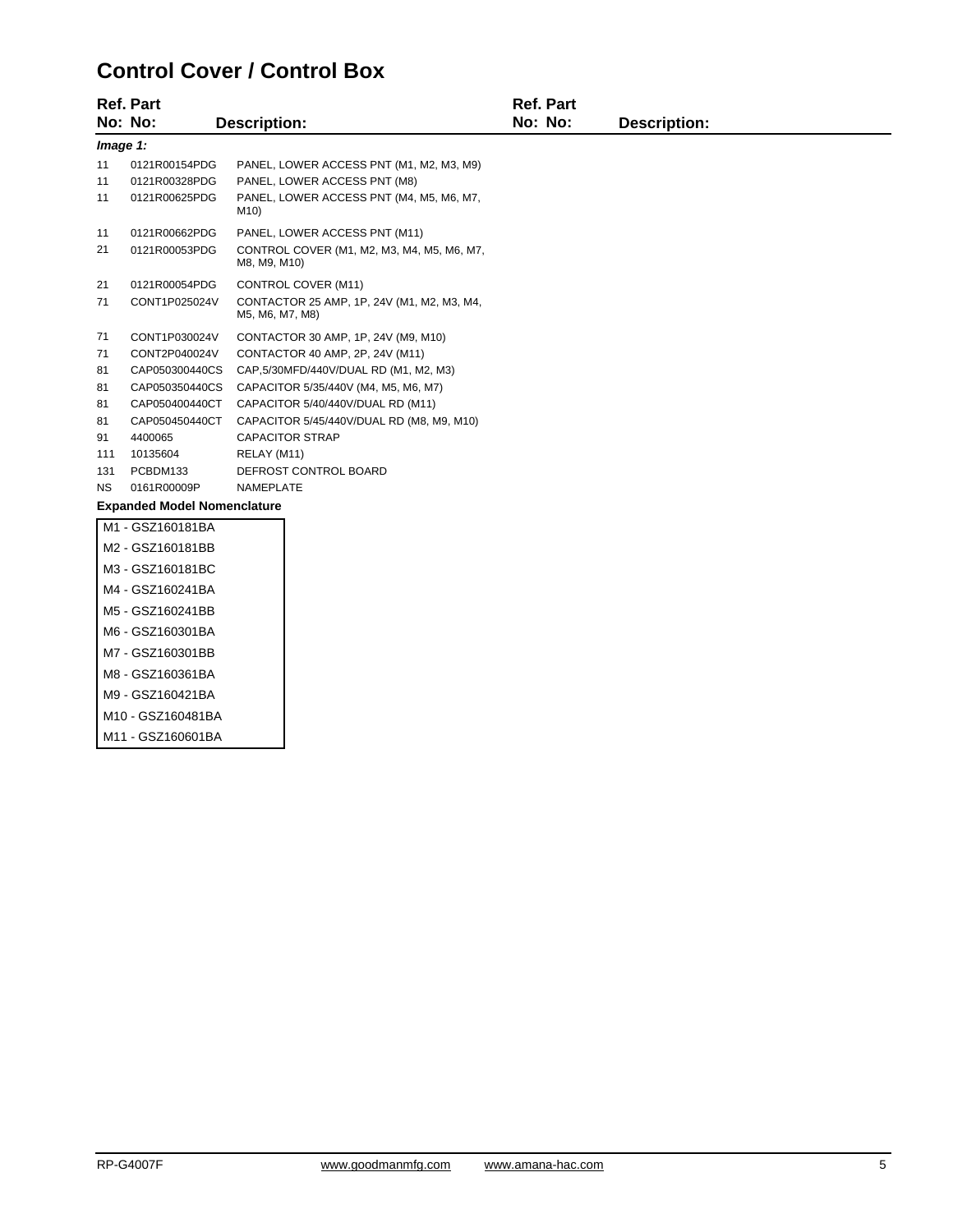# **Compressor / Tubing Assembly/Condenser**

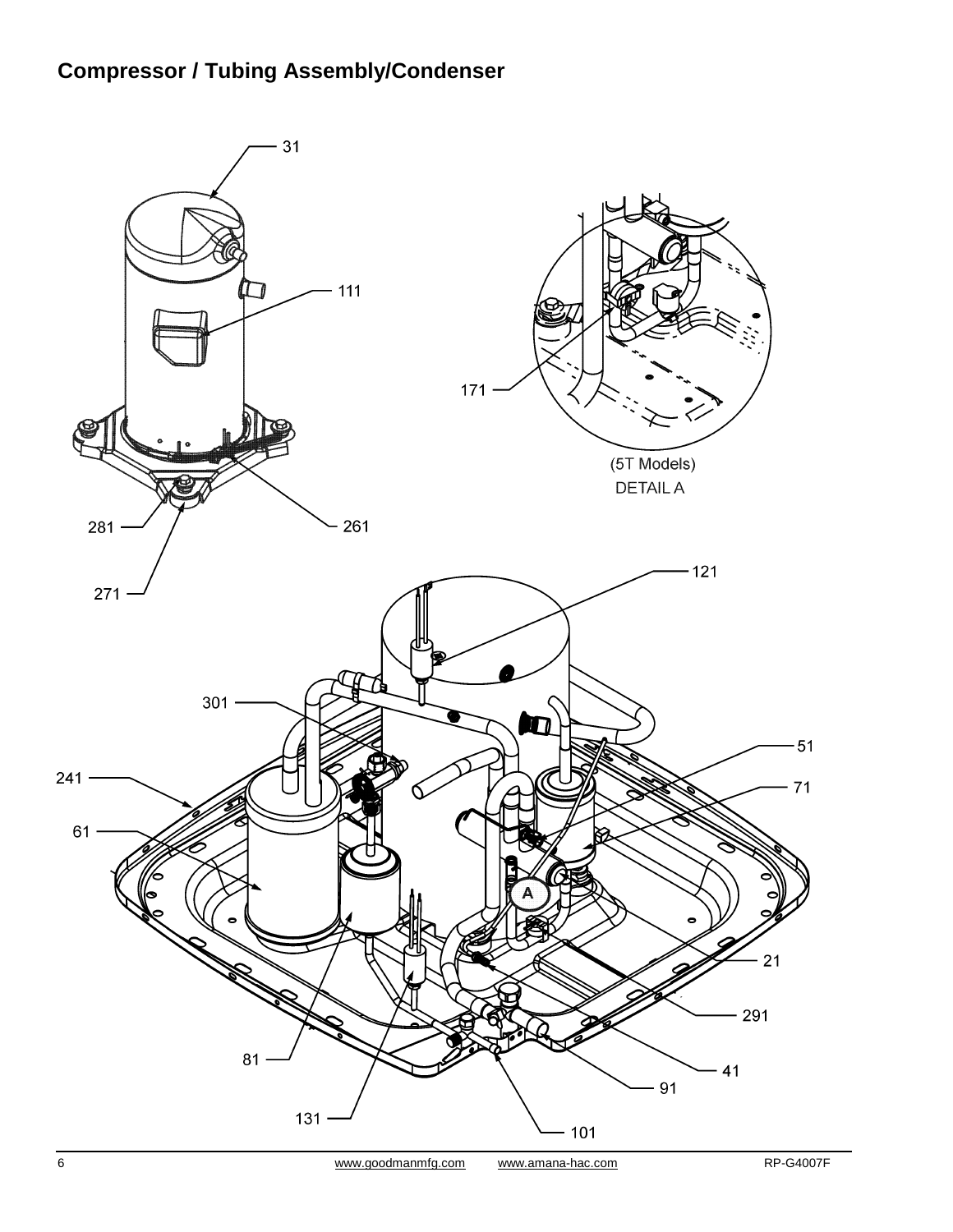# **Compressor / Tubing Assembly/Condenser**

**No: Description:**

|          | Ref. Part      |                                                                 | <b>Ref. Part</b>                   |                    |
|----------|----------------|-----------------------------------------------------------------|------------------------------------|--------------------|
|          | No: No:        | <b>Description:</b>                                             | No: No:                            | <b>Descriptior</b> |
| Image 1: |                |                                                                 | <b>Expanded Model Nomenclature</b> |                    |
| 21       | 0151R00068     | REVERSING VALVE (M4, M5, M6, M7)                                | M1 - GSZ160181BA                   |                    |
| 21       | 0151R00069     | REVERSING VALVE (M1, M2, M3)                                    | M2 - GSZ160181BB                   |                    |
| 21       | 0151R00071     | REVERSING VALVE (M8, M9, M10, M11)                              |                                    |                    |
| 31       | ZP14K6EPFV130  | COMP, 14,000,208/230/60/1 (M1, M2, M3)                          | M3 - GSZ160181BC                   |                    |
| 31       | ZP20K6EPFV130  | COMP, 20,000,208/230/60/1 (M4, M5)                              | M4 - GSZ160241BA                   |                    |
| 31       | ZP29K6EPFV130  | COMP, 29,000,208/230/60/1 (M8)                                  | M5 - GSZ160241BB                   |                    |
| 31       | ZP34K6EPFV130  | COMP, 46500, 208/230/60/1 (M9)                                  | M6 - GSZ160301BA                   |                    |
| 31       | ZP25K6EPFV130  | COMP, 34200, 208/230/60/1 (M6, M7)                              | M7 - GSZ160301BB                   |                    |
| 31       | ZP39K5EPFV130  | COMPRESSOR 39000, 208/230/60/1 (M10)                            |                                    |                    |
| 31       | ZPS49K5EPFV130 | COMPRESSOR 49100, 208/230/60/1 (M11)                            | M8 - GSZ160361BA                   |                    |
| 41       | 0163M00175     | CAP WITH O-RING                                                 | M9 - GSZ160421BA                   |                    |
| 51       | 0130M00083     | REVERSING VALVE HARNESS                                         | M10 - GSZ160481BA                  |                    |
| 61       | 0151L00010     | ACCUMLATOR (M11)                                                | M11 - GSZ160601BA                  |                    |
| 61       | 0151R00004P    | ACCUMULATOR .750 (M1, M2, M3)                                   |                                    |                    |
| 61       | B1226207       | ACCUMULATOR .875 (M4, M5, M6, M7, M8, M9,<br>M10)               |                                    |                    |
| 71       | 0162R00007     | MUFFLER $1/2$ X $1/2$                                           |                                    |                    |
| 81       | 20485201       | <b>BI-FLOW FILTER DRIER</b>                                     |                                    |                    |
| 91       | 0151R00079     | BASE VALVE 3/4" (M1, M2, M3, M4, M5, M6, M7)                    |                                    |                    |
| 91       | 0151R00080     | BASE VALVE 7/8" (M8, M9, M10, M11)                              |                                    |                    |
| 101      | 0151R00078     | BASE VALVE 3/8"                                                 |                                    |                    |
| 111      | 0159R00001P    | COMPRESSOR SCROLL HARNESS (M1, M2, M3,<br>M9)                   |                                    |                    |
| 111      | 0159R00002P    | COMPRESSOR SCROLL HARNESS (M4, M5, M6,<br>M7, M8, M10)          |                                    |                    |
| 111      | 0159R00009     | COMPRESSOR SCROLL HARNESS (M11)                                 |                                    |                    |
| 121      | 0130M00088     | CUT-OUT SWITCH, LOW PRESSURE                                    |                                    |                    |
| 131      | 0130M00089     | <b>CUT-OUT SWITCH, HIGH PRESSURE</b>                            |                                    |                    |
| 171      | 11046711       | THERMOSTAT DISC (M11)                                           |                                    |                    |
| 241      | 0121R00006PDG  | BASE PAN 29" (M1, M2, M3, M9)                                   |                                    |                    |
| 241      | 0121R00007PDG  | BASE PAN 35" (M4, M5, M6, M7, M8, M10, M11)                     |                                    |                    |
| 261      | 0163R00006     | HEATER, CRANKCASE 230V, 40W (M1, M2, M3,<br>M4, M5, M6, M7, M8) |                                    |                    |
| 261      | 0163R00007     | HEATER, CRANKCASE 230V, 40W (M9, M10, M11)                      |                                    |                    |
| 271      | B1339533       | COMPRESSOR GROMMET (QTY 4)                                      |                                    |                    |
| 281      | M0221641       | TF SHOULDER SCREW (QTY 4)                                       |                                    |                    |
| 291      | 0130M00106     | DISC THERMOSTAT (CRNKCS HTR SW)                                 |                                    |                    |
| 301      | 0151R00121     | VALVE, TXV R410A (M1, M2, M3)                                   |                                    |                    |
| 301      | 0151R00122     | VALVE, TXV R-410A (M4, M5)                                      |                                    |                    |
| 301      | 0151R00123     | VALVE, TXV R-410A (M8)                                          |                                    |                    |
| 301      | 0151R00124     | VALVE, TXV R-410A (M6, M7)                                      |                                    |                    |
| 301      | 0151R00125     | VALVE, TXV R-410A (M9)                                          |                                    |                    |
| 301      | 0151R00126     | VALVE, TXV R-410A (M10)                                         |                                    |                    |
| 301      | 0151R00127     | VALVE, TXV R-410A (M11)                                         |                                    |                    |
| ΝS       | 20468101       | COMPRESSOR SOLENOID CABLE (M11)                                 |                                    |                    |
| ΝS       | 0130M00083     | REVERSING VALVE HARNESS                                         |                                    |                    |
| ΝS       | B1225022       | SOLENOID COIL                                                   |                                    |                    |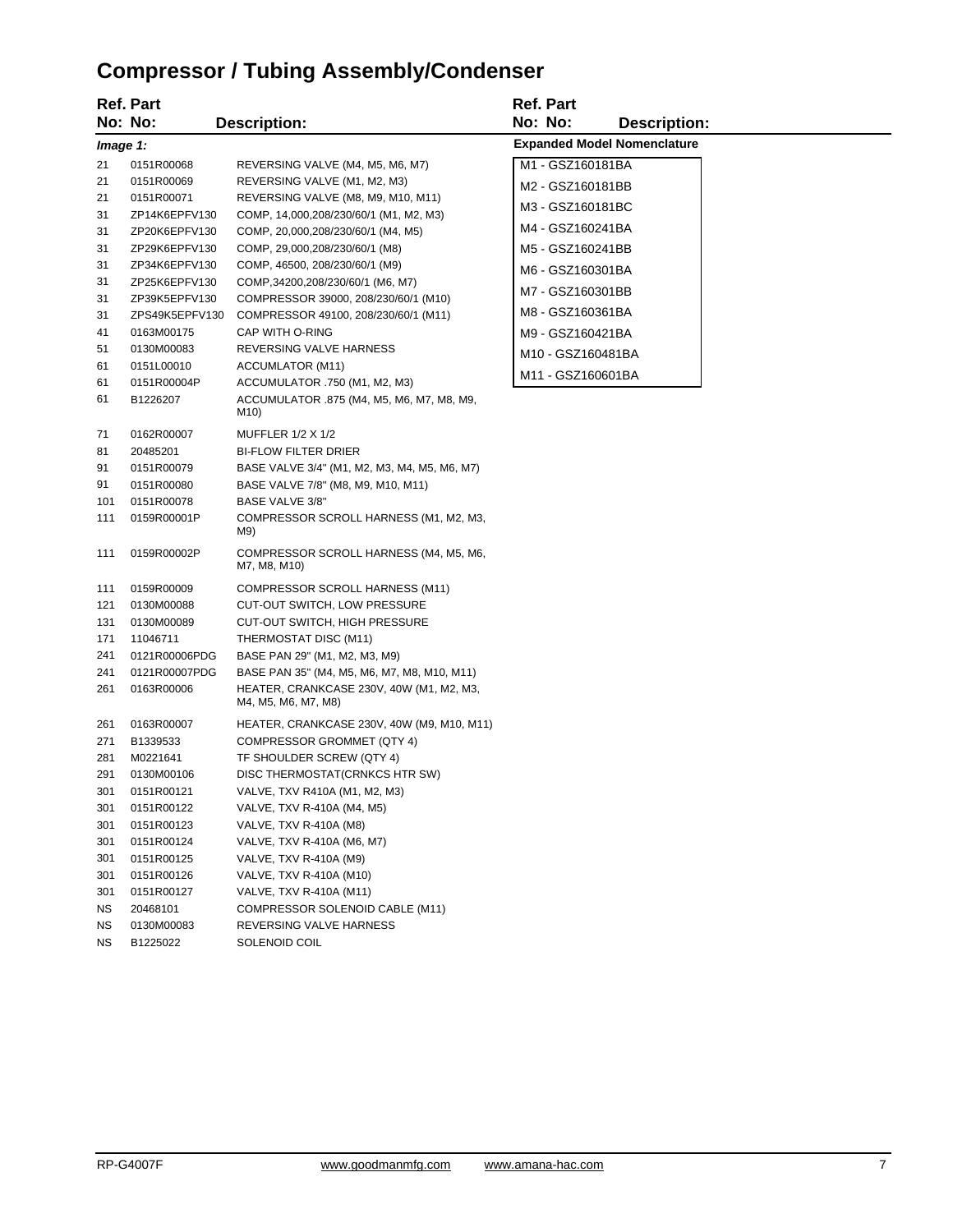# **Cabinet Top / Side Panels**